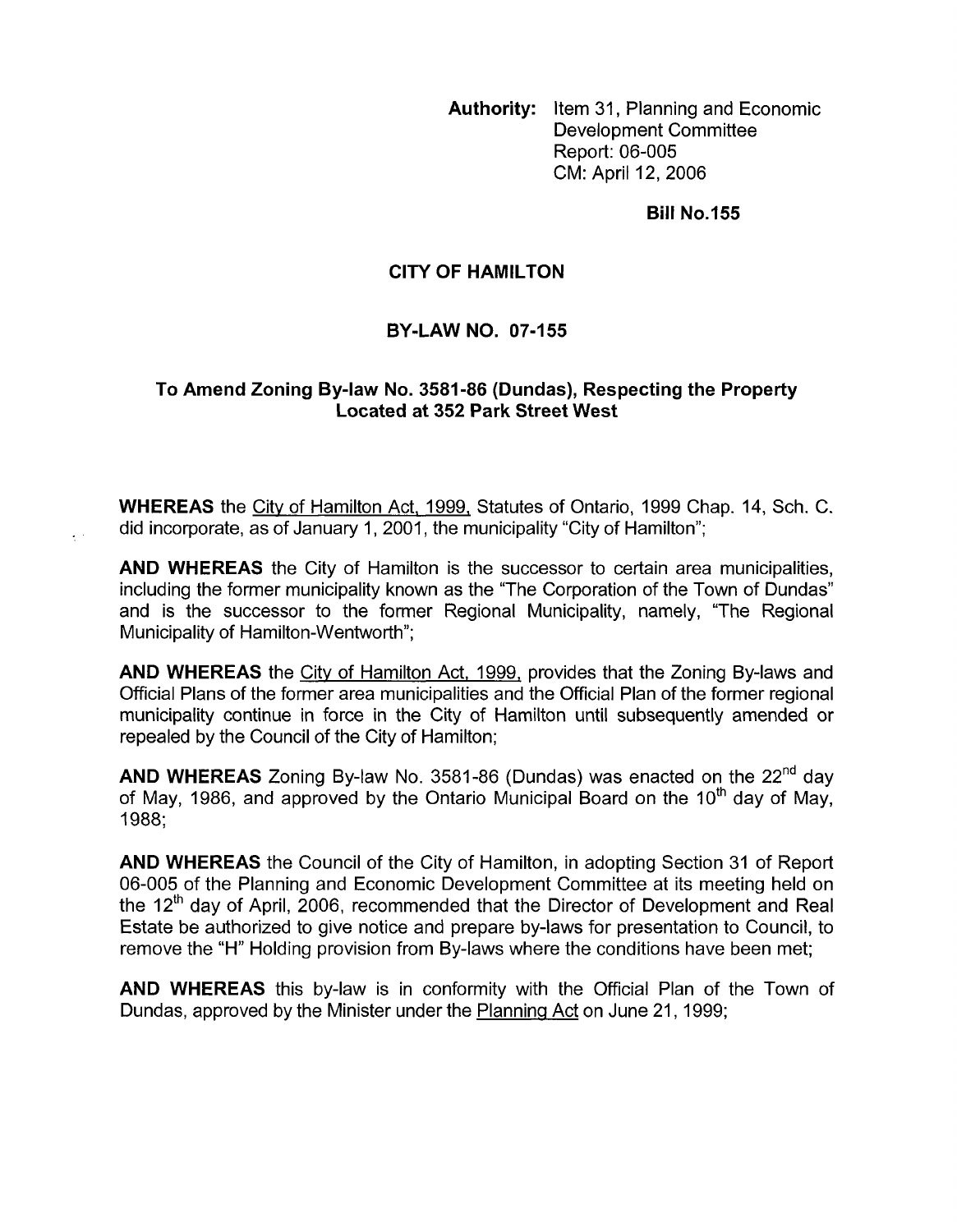**NOW THEREFORE** the Council of the City of Hamilton enacts as follows:

- 1. That Schedule "B" (Colborne), appended to and forming part of By-law No. 3581- 86 (Dundas) is amended by changing the zoning from the Holding-Low to Medium Density Multiple Dwelling "H-RMI/S-104" Zone to the Low to Medium Density Multiple Dwelling "RMI/S-104" Zone, the extent and boundaries of which are shown on a plan hereto annexed as Schedule "A".
- 2. All other regulations of the Low to Medium Density Multiple Dwelling "RMI" Zone , as amended and any other General Provision of Zoning By-law No. 3581-86 (Dundas), shall continue to apply.
- **3.** The Clerk is hereby authorized and directed to proceed with the giving of notice *of*  the passing of this by-law, in accordance with the Planning Act.

PASSED and ENACTED this 16<sup>th</sup> day of May, 2007.

 $\frac{1}{n}$ 

Fred Eisenberger Mayor City Clerk

ZAH-07-013

**Kevin C. Christenson**